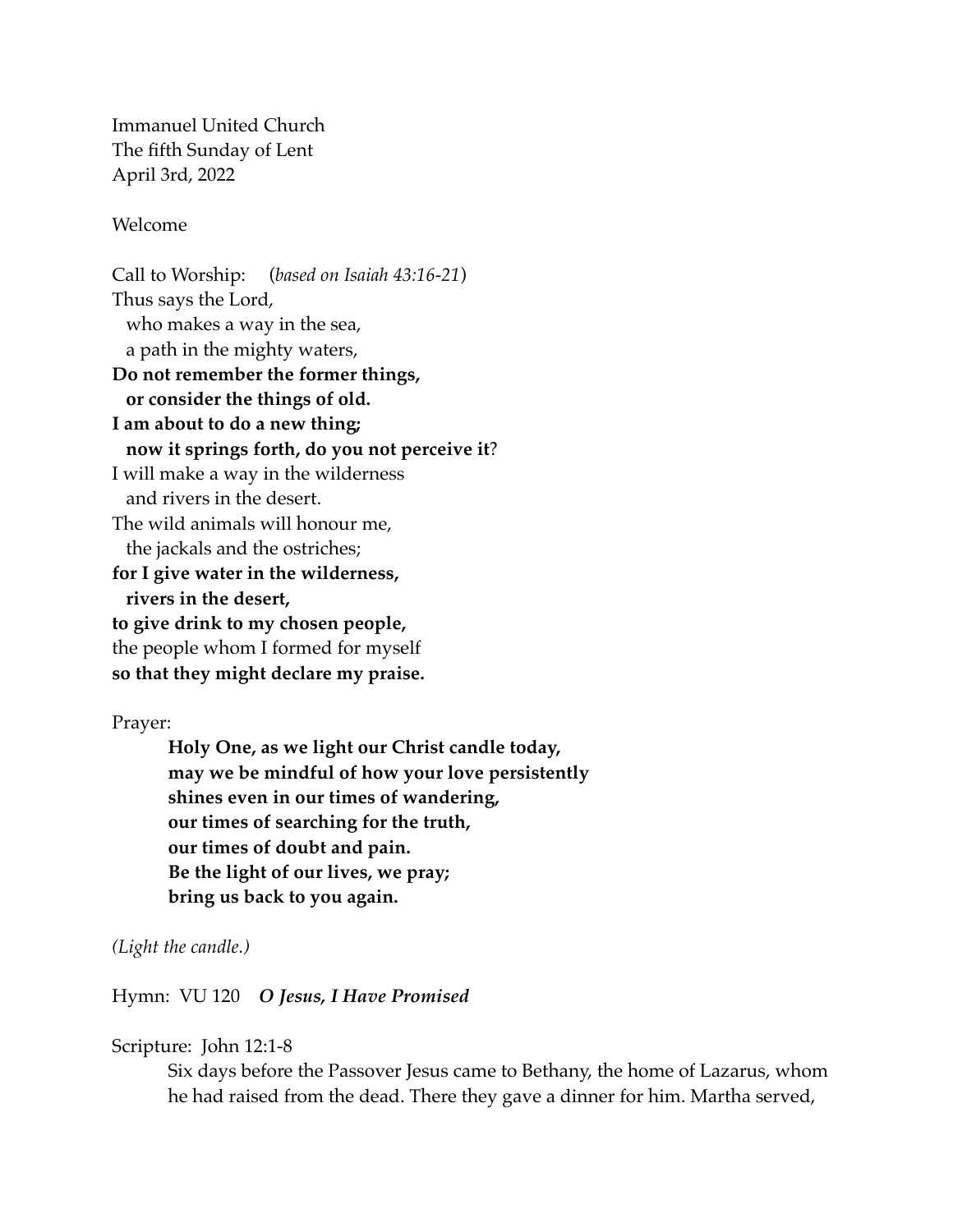and Lazarus was one of those at the table with him. Mary took a pound of costly perfume made of pure nard, anointed Jesus' feet, and wiped them with her hair. The house was filled with the fragrance of the perfume. But Judas Iscariot, one of his disciples (the one who was about to betray him), said, 'Why was this perfume not sold for three hundred denarii and the money given to the poor?' (He said this not because he cared about the poor, but because he was a thief; he kept the common purse and used to steal what was put into it.) Jesus said, 'Leave her alone. She bought it so that she might keep it for the day of my burial. You always have the poor with you, but you do not always have me.'

The Choir Anthem: Into the Woods My Master Went

Reflection: Love Is the Touch (MV 89)

In God's theatre, today's reading, six actors play out the song, Love Is the Touch, in their words and actions. These actors are God (of course), Lazarus, Lazarus' sisters Martha and Mary, Judas Iscariot, and Jesus. It was six days before the Passover when Jesus came to Bethany, the home of Lazarus. It's interesting to watch the movements and knots in relationships they create in the story, the musical notes and rests they faithfully play in the Gospel of Love Is the Touch.

Let us sing together the first verse of the hymn, Love Is the Touch (MV 89):

**Love is the touch of intangible joy; love is the force that no fear can destroy; love is the goodness we gladly applaud: God is where love is, for love is of God.**

The stage is set at a meal. Throughout history, the main act of Christian worship has been a meal. The meal in today's story takes place just before Jesus goes into Jerusalem, which we will be witnessing next week. This is a friend-filled meal in which Jesus, along with some of his closest disciples, is invited to dine at the house of Martha, in Bethany. It is the same house in which Martha does the chores of a host while her sister, Mary, sits at the feet of Jesus. Today's dinner happens some time after Lazarus has been raised from the tomb. And on this day, Mary does an unexpected thing: she anoints the feet of Jesus with a very expensive perfume - - the equivalent of a year's wages for an average worker — and then wipes his feet clean with her hair. Why?

John, the author of the Gospel, says, "The house was filled with the fragrance of the perfume." It displays quite a contrast to what happened just months, or even weeks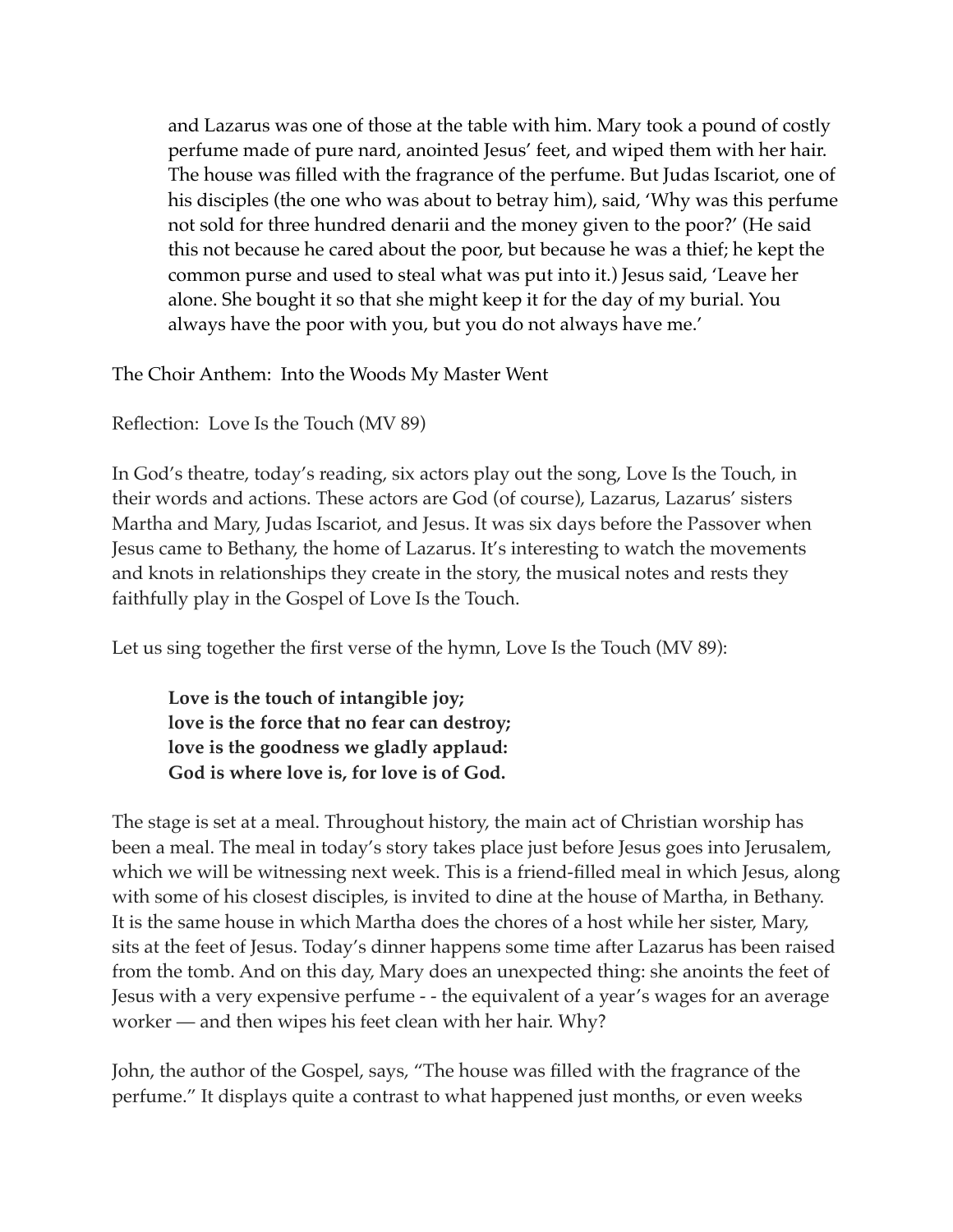before. Remember that in the earlier passage, when Lazarus died and Jesus was four days late to see him, Mary and Martha cried, "Lord, if you had been here, my brother would not have died." When Jesus saw Mary weeping, and the townspeople who came with her also weeping, Jesus was greatly disturbed in spirit and deeply moved, and himself began to weep. Then, Jesus said, "Take away the stone," of the tomb, and Martha said, "Lord, already there is a stench because he has been dead four days."

## **Love is the touch of intangible joy; love is the force that no fear can destroy;**

Mary anoints Jesus's feet, with the fragrant ointment, and wipes them with her hair: This is the musical note, the relationship knot; the bond is the "touch," in particular, love's touch born out of the intangible joy Mary and Jesus (and others) share. It is an act that counters the fear of the power of death. What is interesting to me is that these are Jesus' feet. Other Gospel writers noted that Jesus' head was anointed with this precious perfume — understood to be a sign of Jesus' kingship, his royalty. Anointing feet is different: Mary understands what this time means for Jesus, for her, for the community of disciples that are sharing this meal. This gentle, tender wiping of the feet reminds me of the practice of anointing the body before burial. At that time, this practice often began with anointing the hands and the feet - - before the rest of the body was prepared. The hands and the feet — those places where often the signs of death can first be felt. Then, the hands and the feet are the same parts of us which often first meet the world while alive: we touch, move, make knots, walk on paths both familiar and unknown, with our hands and feet! Mary has already seen death, then the promise of God literally coming alive in the wonder of Jesus bringing her brother, Lazarus, back to life.

## **Love is the force that no fear can destroy;**

Let's stay a little longer with this powerful symbolism of Mary anointing the feet of Jesus. We remember the command to Moses to take off his shoes, for his feet were standing on holy ground. I am aware that for many of us, our feet ground us — they are where, every morning, we first physically meet this world God has made. The act of taking off one's shoes may be not just a sign of respect but also a way in which we come closer to the ground, "the holy" itself. A commentator suggests, here, if Mary is also recognizing this, by anointing his feet, that in his living, Jesus was as grounded as the rest of us. And that in being so 'grounded', he made all of himself, and all of us, somehow holy, too. Utter humanity. We all need, at some point, someone, God, to ground us from our fear.

Peter, could you play the second verse from Love Is the Touch for us?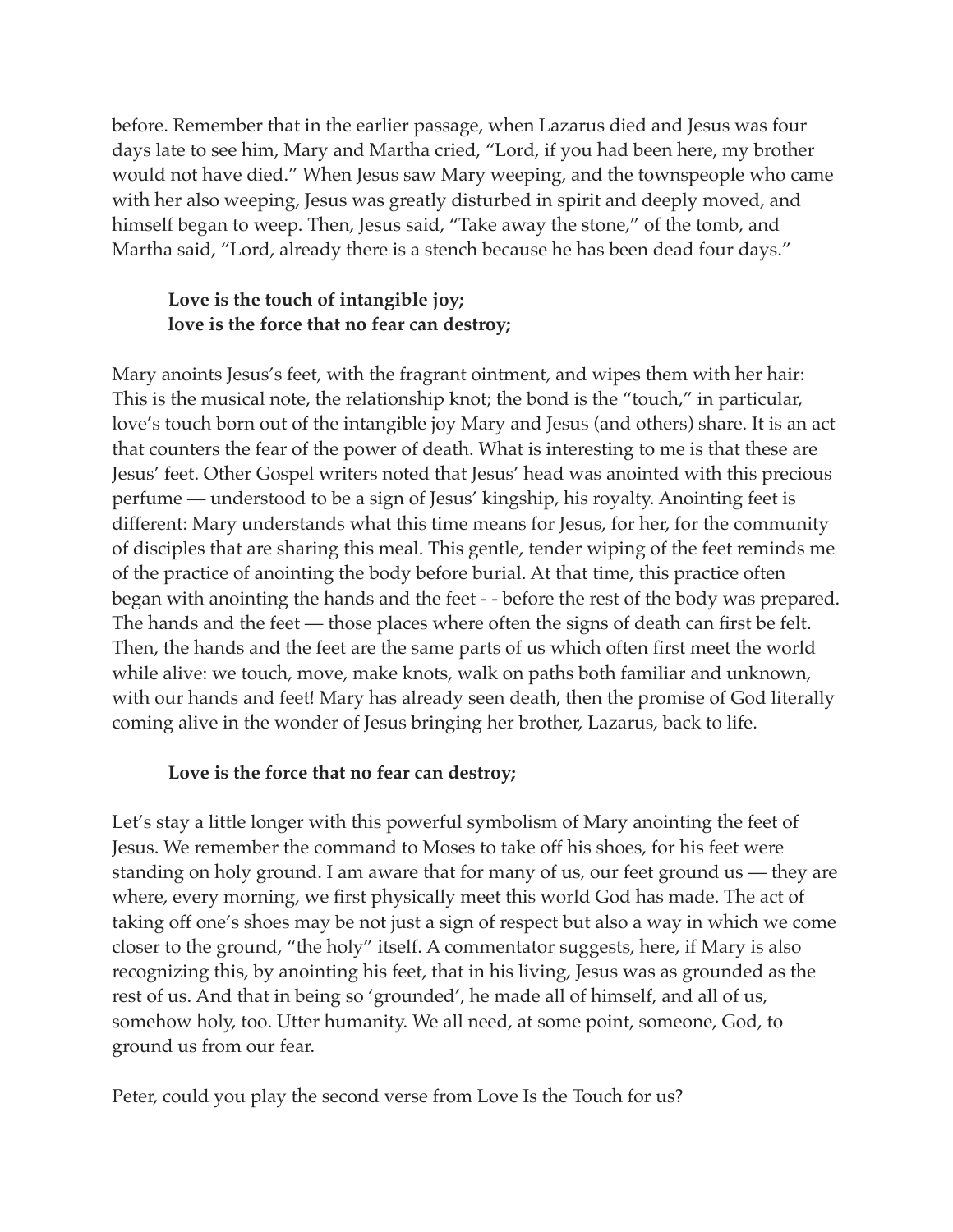**Love is the lilt in a lingering voice; love is the hope that can make us rejoice; love is the cure for the frightened and flawed: God is where love is, for love is of God.**

In today's Gospel theatre, there's one more prominent actor, and he sings his part of Jesus' redemptive history: Judas Iscariot, who will soon betray his master/friend. He criticizes Mary's anointing as an unnecessary waste of what could have been put to better use by feeding the poor. The author of the Gospel explains that Judas does not say this out of concern for the poor, but rather because he is a thief and covets money.

Nancy Rockwell explains this in her article in [patheos.com](http://patheos.com/), "The legends of Judas are burned into the story of Holy Week unforgettably. Over the centuries their meaning has changed, along with the imagery associated with the Betrayer of Christ. More than any other figure, Judas is the repository of Christian anti-Semitism, the fire that has flamed out in acts of cruelty for centuries and came to its fullness in the Holocaust… For a thousand years, from c. 900 to the mid-1900s, Holy Week was a dreaded time among Jews, a time when gangs of drunken Christian men could wage terror as an act of piety in Jewish towns in eastern Europe and in Jewish ghettos in western Europe, and there would be no censure of their violence. Christians, who were fasting and attending rituals on many days of this week, were being fed, in art and in sermons, permission to hate Judas and to blame Judas, and therefore the Jews, for the death of Christ."

## **Love is the hope that can make us rejoice; love is the cure for the frightened and flawed:**

When I read today's reading, and encounter Mary and Judas again, especially verse by verse, from the Gospel reading and singing the hymn, Love is the Touch, I could find the parallels between Mary and Judas and what they might represent in light of "Divisions during Covid (this Sunday's theme)."

Mary's anointing, especially her touch on the feet of Jesus, reminds us of our hunger for connection; our hope to emerge, an emancipation from the distance and separation, caused by our shared Covid reality, and anoint one another, with blessings of touch: Sharing meals, consoling those who are fearful, grounding us in peace and the assurance of peace.

On the other hand, Judas (especially Christianity's depiction of him) can remind us of our sin, i.e. racism, anti-Semitism. Of course, as an individual disciple, Judas is deeply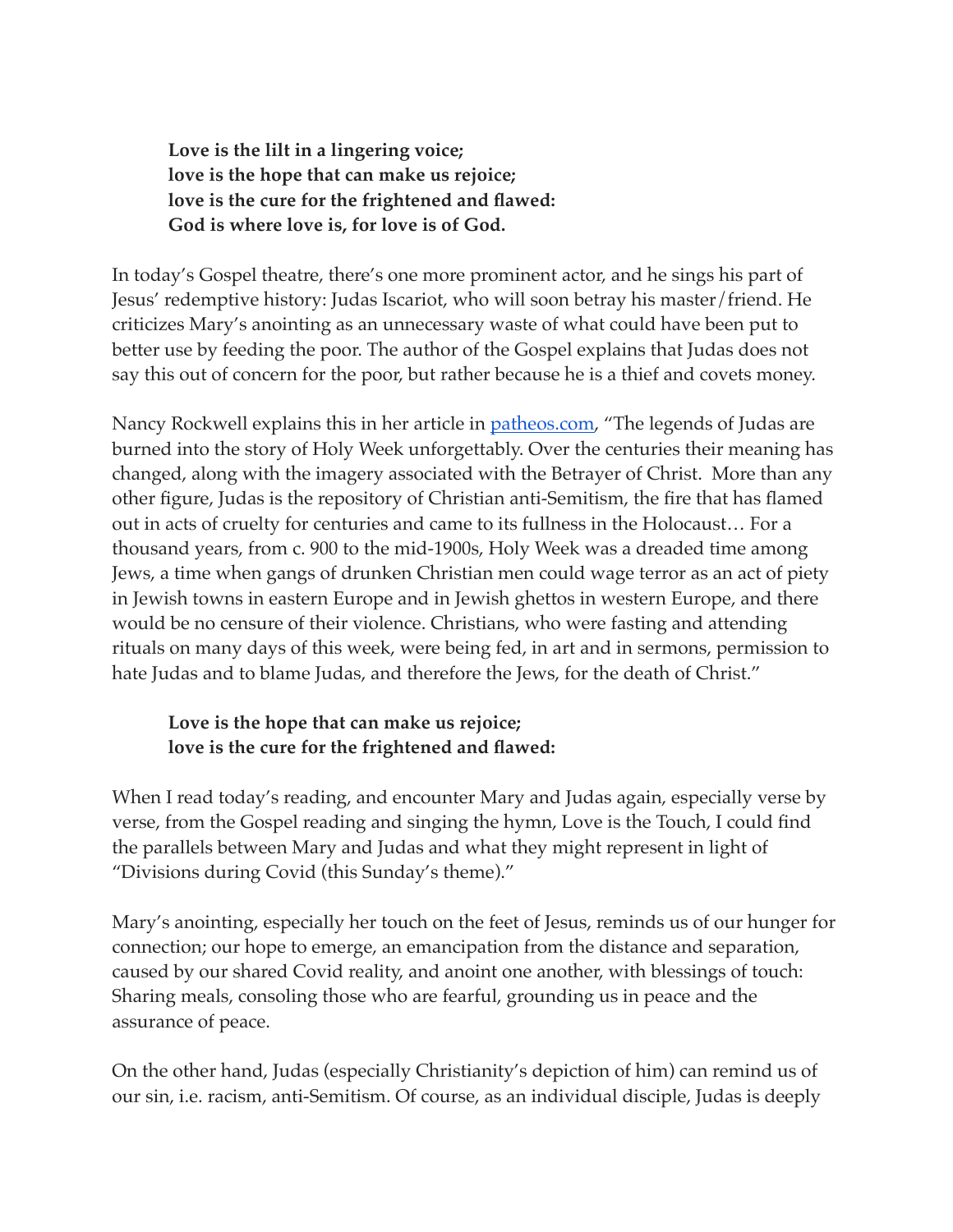flawed. He might not have felt concern for the poor as much as scorn for Mary's gesture. Judas might have just used the idea of 'the poor' as a means to an end, coopting the language of solidarity to make Mary look foolish. However, we might also see a parallel here, even if dimly: after more than two years of the pandemic, most people believe their society is now more divided than before the pandemic, (according to a Pew Research Center survey in 17 advanced economies) and those who say the current economic situation is bad are more likely to say their society is more divided.

## **Love is the hope that can make us rejoice; love is the cure for the frightened and flawed:**

Verse 4: "But Judas Iscariot, one of his disciples (the one who was about to betray him), said, 'Why was this perfume not sold for three hundred denarii and the money given to the poor?'. Jesus said, 'Leave her alone. She bought it so that she might keep it for the day of my burial. You always have the poor with you, but you do not always have me.'"

It is important to remember that Jesus' response "The poor will always be with you" is not intended to normalize poverty, or to say that poverty is an eternal, intractable problem, which would reduce the justice work of eradicating poverty to occasional, convenient philanthropy. His response is a quotation from Deuteronomy 15:11, "Since there will never cease to be some in need on the earth, I therefore command you, 'Open your hand to the poor and needy neighbour in your land.'"

Now, would you like to sing the third verse of the hymn, Love is the Touch, with me?

**Love is the light in the tunnel of pain; love is the will to be whole once again; love is the trust of a friend on the road: God is where love is, for love is of God.**

This morning, I appreciate the opportunity to sing the hymn and think about love as a touch, as an antidote to the foremost pain of the pandemic: separation. I see that separation is a unique aspect of the division brought about through Covid. I have tried to visualize this distance, this separation, this division, by reflecting on Mary and Jesus and Judas, with singing the hymn, Love is the Touch.

Now, I invite you to sing the last verse as we conclude today's reflection. May the messages and assurance in Love Is the Touch be our hymnal for the pandemic.

Love is the touch of intangible joy;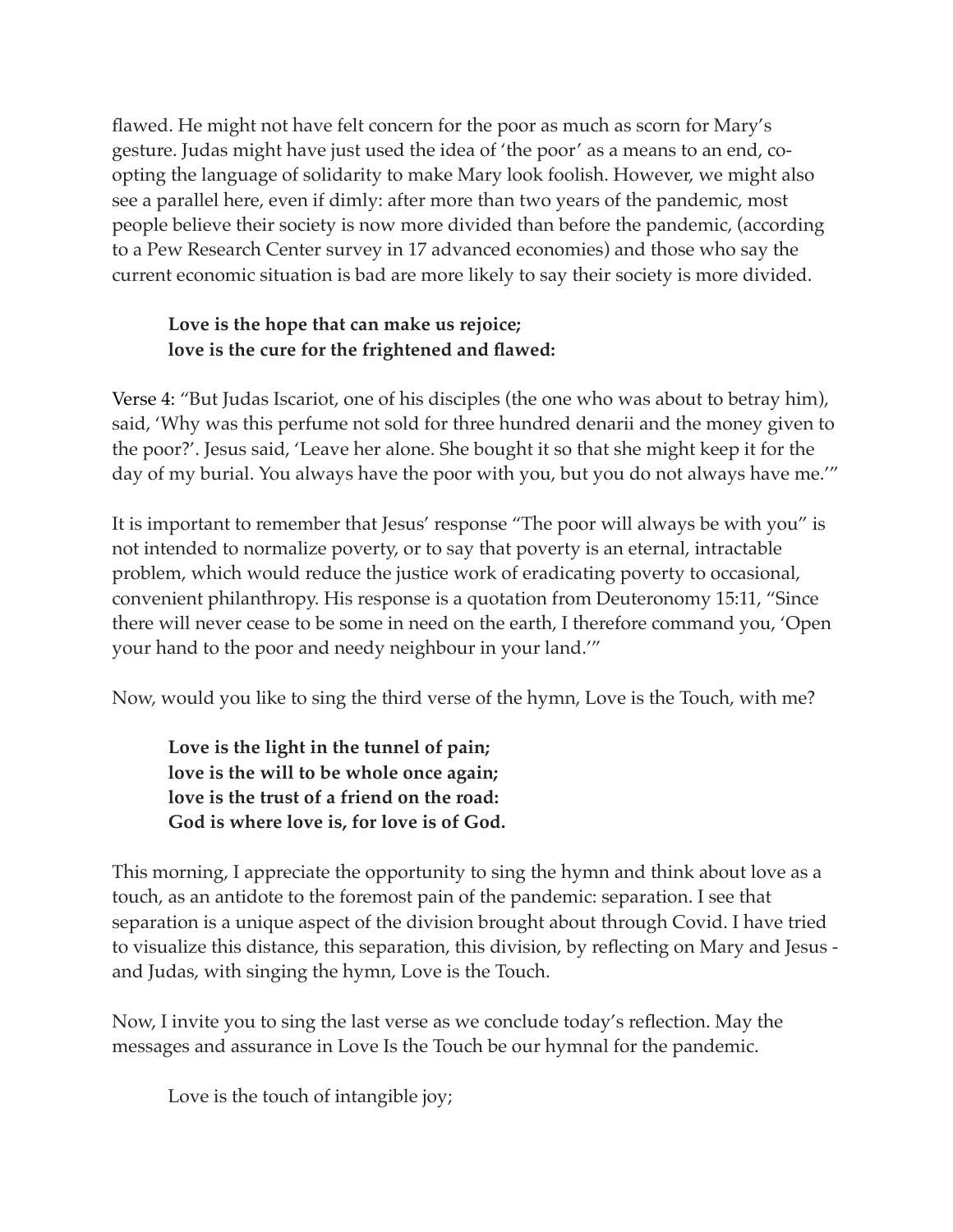love is the force that no fear can destroy;

love is the hope that can make us rejoice; love is the cure for the frightened and flawed:

Love is the light in the tunnel of pain; love is the will to be whole once again;

The fourth verse:

**Love is the Maker and Spirit and Son; love is the kingdom their will has begun; love is the path which the saints all have trod: God is where love is, for love is of God.** 

May these words console us and raise us up to live, move, and touch to be a blessing. Let us anoint one another and praise our Creator who walks with us, God's hands and feet warmly held by ours, in life, in death, and life beyond death.

**Offering** 

Prayers of the People:

God of Love,

We celebrate your presence in the hopes and signs of the spring around us. Even though on the surface of the earth, we still see the deep cover of the snow in many places, wild animals and treess have already noticed the change and show us it is a new season again. Trembling Aspen trees, wild plum trees, put forth their bright gray fluffy new buds and announce their news! "Behold", God says, "I make all things new!"

We are living with threats of going nuclear. Refugees are on the move, And divisions and polarities add to the feeling of scarcity and issolation.

And yet, you still speak to us through Word Made Flesh, Jesus, with all creation on earth, the body of Christ, and so, into the heart of our trembling self. "Praise and pray, people of God":